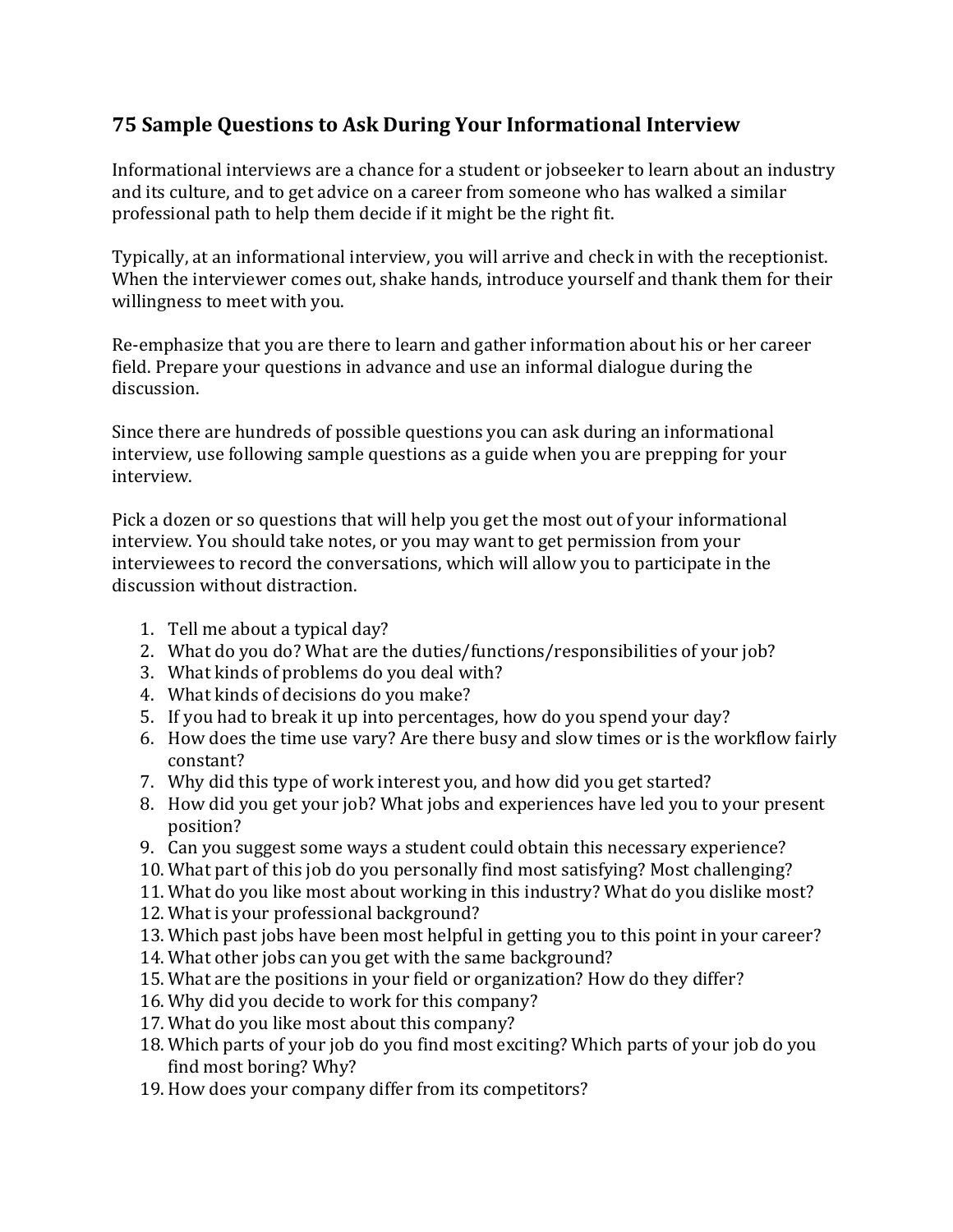- 20. Why do customers choose this company?
- 21. Are you optimistic about the company's future and your future with the company?
- 22. What does the company do to contribute to its employees' professional development?
- 23. How does the company make use of technology for internal communication and outside marketing? (Use of email, Internet, intranets, social media, website, video conferencing, etc.)
- 24. What sorts of changes are occurring in your occupation?
- 25. How does a person progress in your field? What is a typical career path in this field or organization?
- 26. What is the best way to enter this occupation?
- 27. What are the advancement opportunities?
- 28. What are the major qualifications for success in this occupation?
- 29. What were the keys to your career advancement? How did you get where you are and what are your long-range goals?
- 30. What are the skills that are most important for a position in this field?
- 31. What skills or talents are essential to being effective in your job?
- 32. How did you learn these skills? Did you enter this position through a formal training program?
- 33. How can I evaluate whether or not I have the necessary skills for a position such as yours?
- 34. How would you describe the working atmosphere and the people with whom you work?
- 35. Is there a basic philosophy of the company or organization and, if so, what is it? (Is it a people-, service- or product-oriented business?)
- 36. What can you tell me about the corporate culture?
- 37. What is the average length of time an employee typically stays in the job you hold?
- 38. Are there incentives or disincentives for staying in the same job?
- 39. What is the dress code?
- 40. Is there flexibility as far as work hours, or working offsite?
- 41. If your job progresses as you like, what would be the next step in your career?
- 42. If your position was suddenly eliminated, what kinds of jobs would your skill transfer to?
- 43. With the information you have about my education, skills, and experience, what other fields or jobs would you suggest I research further before I make a final decision?
- 44. How is the economy affecting this industry?
- 45. What can you tell me about the employment outlook in your occupational field? How much demand is there for people in this occupation? How rapidly is the field growing? Can you estimate future job openings?
- 46. What obligations does your employer place have on you outside of the ordinary work week? Are there evening meetings, or travel involved?
- 47. What social obligations go along with a job in your occupation?
- 48. Are there organizations you are expected to join?
- 49. How has your job affected your lifestyle?
- 50. What are the salary ranges for various levels in this field? Is there a salary ceiling?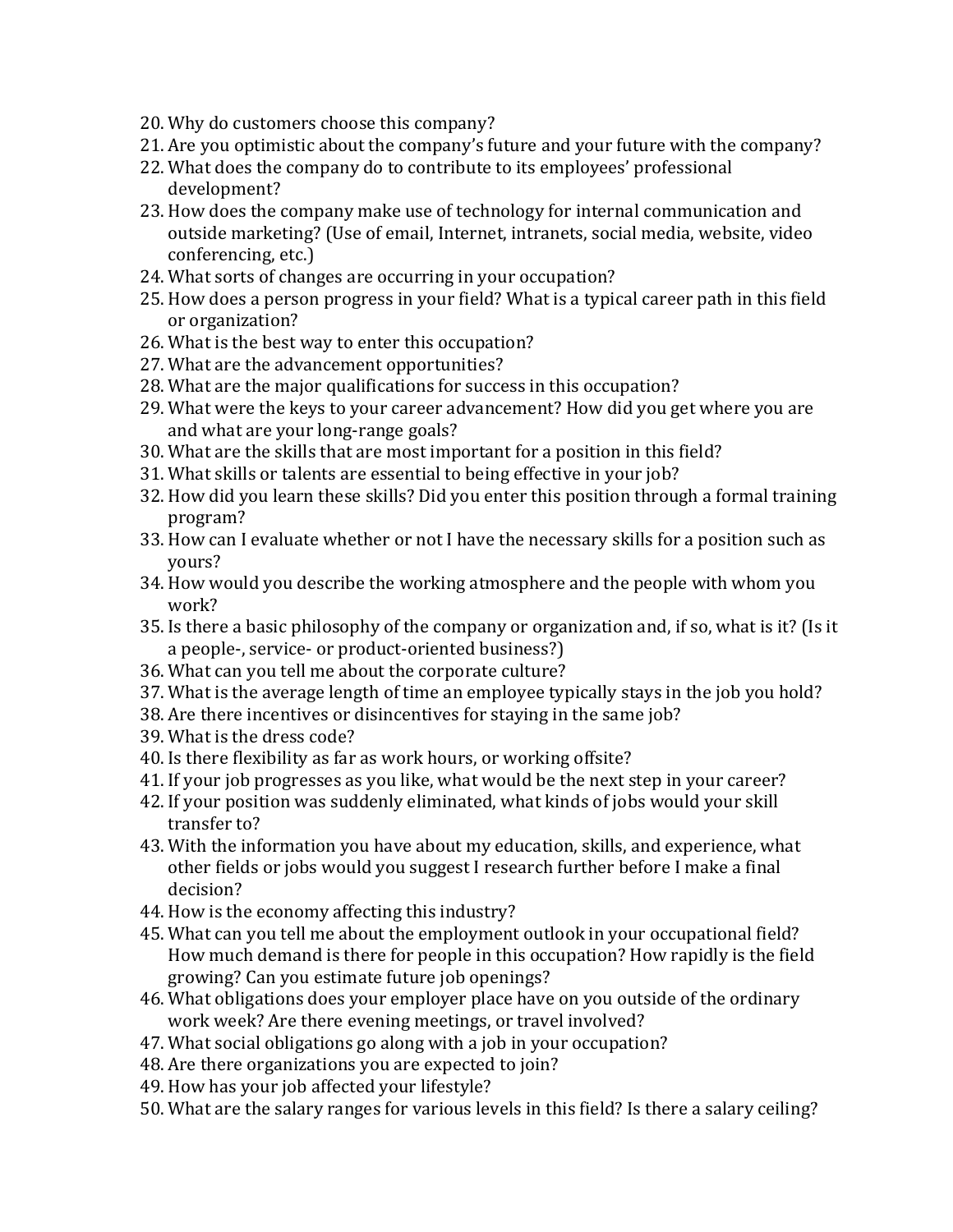- 51. What are the major rewards of this position, aside from things like money, fringe benefits, or travel?
- 52. From your perspective, what are the problems you see working in this field?
- 53. What are the major frustrations of this job?
- 54. What interests you least about the job or creates the most stress?
- 55. If you could do things all over again, would you choose the same path for yourself? Why? What would you change?
- 56. What are the educational, requirements for this job? What other types of credentials or licenses are required? What types of training do companies offer persons entering this field? Is graduate school recommended? An MBA? Does the company encourage and pay for employees to pursue graduate degrees?
- 57. Does your work relate to any experiences or studies you had in college?
- 58. How well did your college experience prepare you for this job?
- 59. What courses have proved to be the most valuable to you in your work? What would you recommend for me?
- 60. How important are grades/GPA for obtaining a job in this field?
- 61. How do you think my university's reputation is viewed when it comes to hiring?
- 62. How do you think graduation from a private (or public) university is viewed when it comes to hiring?
- 63. How did you prepare for this work? If you were entering this career today, would you change your preparation in any way to facilitate entry?
- 64. What abilities or personal qualities do you believe contribute most to success in this field/job?
- 65. What are the typical entry-level job titles and functions? What entry-level jobs are the best for learning applicable skills?
- 66. Who is the department head or supervisor for this job? Where do you and your supervisor fit into the organizational structure?
- 67. Who else do you know who is doing similar kinds of work or uses similar skills? What other kinds of organizations hire people to perform the functions you do here? Do you know of other people whom I might talk to who have similar jobs?
- 68. What's the best advice you'd give to someone interested in this field? Are there any written materials you suggest I read? Which trade or professional journals and organizations would be helpful to me as I learn more about this field?
- 69. What kinds of experience, paid or unpaid, would you encourage for anybody pursuing a career in this field?
- 70. What special advice do you have for a student seeking to qualify for this position?
- 71. Do you have any special words of warning or encouragement as a result of your experience?
- 72. I am told that XXX, XXX and XXX are my strongest assets (fill in the blanks with skills, areas of knowledge, personality traits, and values). Where would these traits and skills be helpful in this organization?
- 73. Where might my skills fit in other fields? Where might they be helpful in other organizations?
- 74. How would you assess my experience in terms of entering this field? What steps do I need to take to become more qualified?
- 75. Would you mind taking a look at my resume?